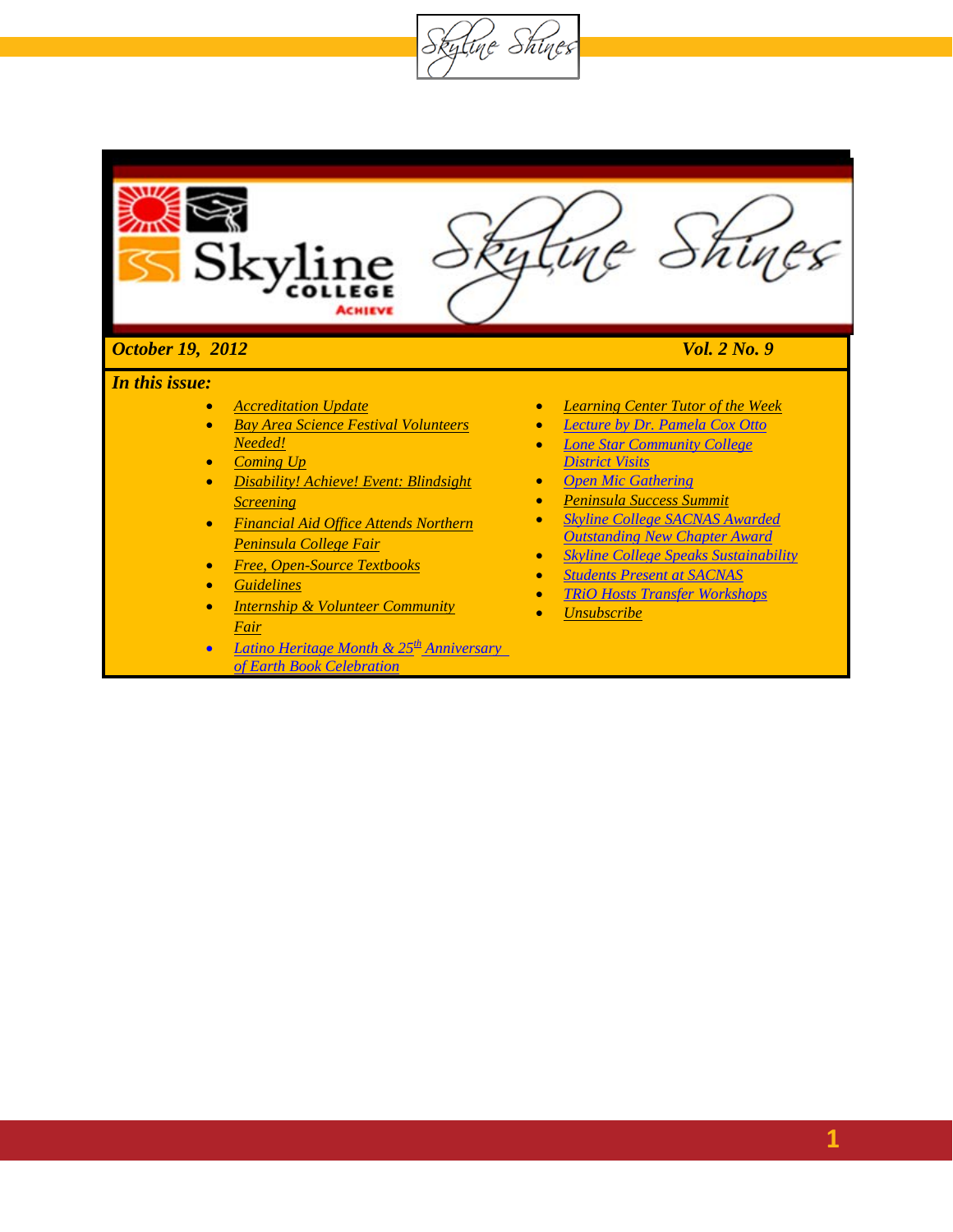

## **Fall 2012 Lecture Series Featuring Dr. Pamela Cox Otto**

The Call to Consciousness Lecture Series featuring Dr. Pamela Cox Otto will take place next **Thursday, October 25, 2012** at **11:00 a.m.** in Building 6, Room 6202. Dr. Cox Otto, Chief Executive Officer at Interact Communication, will be speaking on **Generational Communication.** She is a highly skilled, brilliant strategist with a wild sense of humor and a wealth of experience in marketing community colleges.

The lecture is open to staff, faculty, students and the wider community. **Faculty, if it meets your course objectives, please plan to attend the lecture with your students during class time, or offer extra credit to encourage attendance that students do not miss this amazing lecture.**

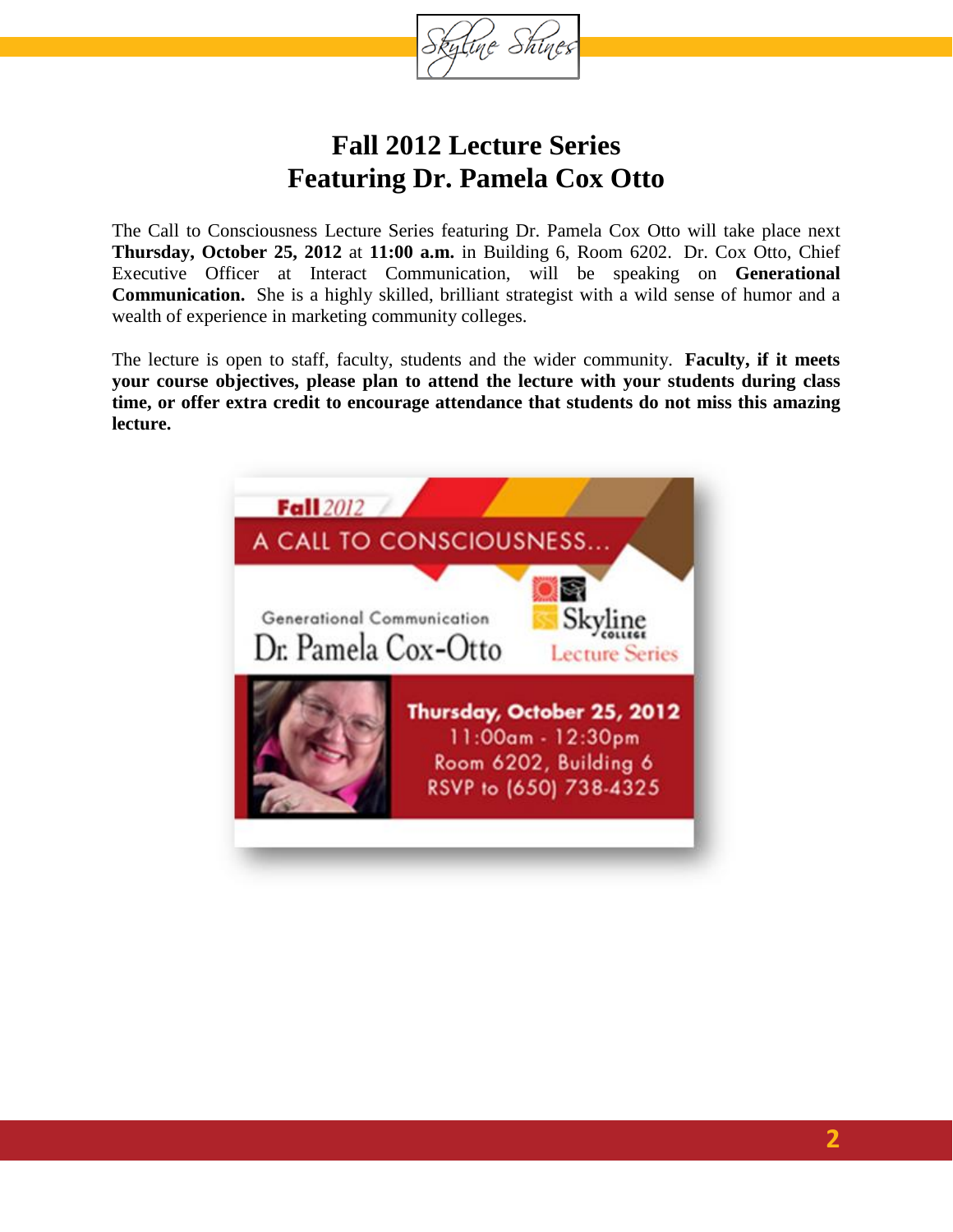

### **disABILITY! ACHIEVE! Event: Blindsight Movie Screening**



As part of disABILITY! ACHIEVE! the Disability Resource Center will be screening the documentary film, **Blindsight on October 30, 2012 from 1:00 p.m. – 3:00 p.m. in room 6204**. Refreshments will be served. "Set against the breathtaking backdrop of the Himalayas, BLINDSIGHT follows the gripping true-life adventure of six blind Tibetan teenagers on a climbing expedition up formidable Mount Everest. Believed to be possessed by demons because of their blindness, the children are feared by their parents and rejected by society. Rescued by a blind educator and adventuress, the students invite a famous blind mountain climber to visit their school and let him lead them higher than they have ever been before. The result is nothing anyone could have predicted."

*Article by Melissa Matthews.*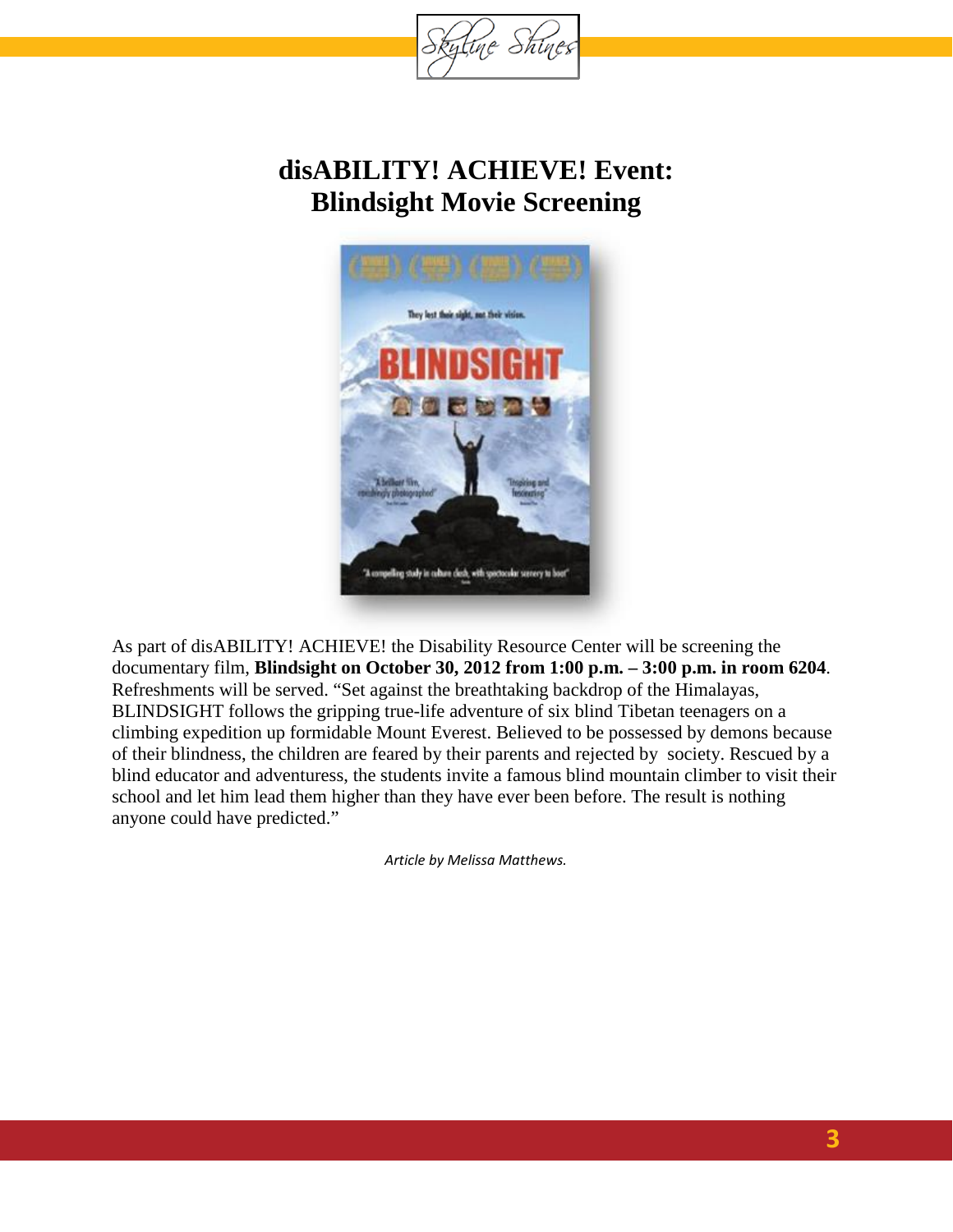

# **Latino Heritage Month and 25th Anniversary of** *Earth Book* **Celebration**



*The unveiling of Earth Book in front of the main entrance of Building 2*



*Left – Cascada de Flores performs music of the Americas. Right – The Learning Center/TRiO Director Nohel Corral, Dr. Naomi Quiñonez, John Saenz, Leticia Hernandez.*

On Tuesday, October 16, 20012, Skyline College proudly celebrated Latino Heritage Month and the 25th anniversary of *Earth Book*, the Skyline College mural painted by Bay Area's world renowned artist and muralist, Juana Alicia. Historian and poet Dr. Naomi Quiñonez MC the day's event, poet Leticia Hernandez read some of her wonderful poetry, and the musical ensemble Cascada de Flores, which explores Mexican and Caribbean folk music and dance, performed.

Latino Heritage Month pays tribute to the generations of Americanos/Latino Americans who have positively influenced and enriched our nation and society.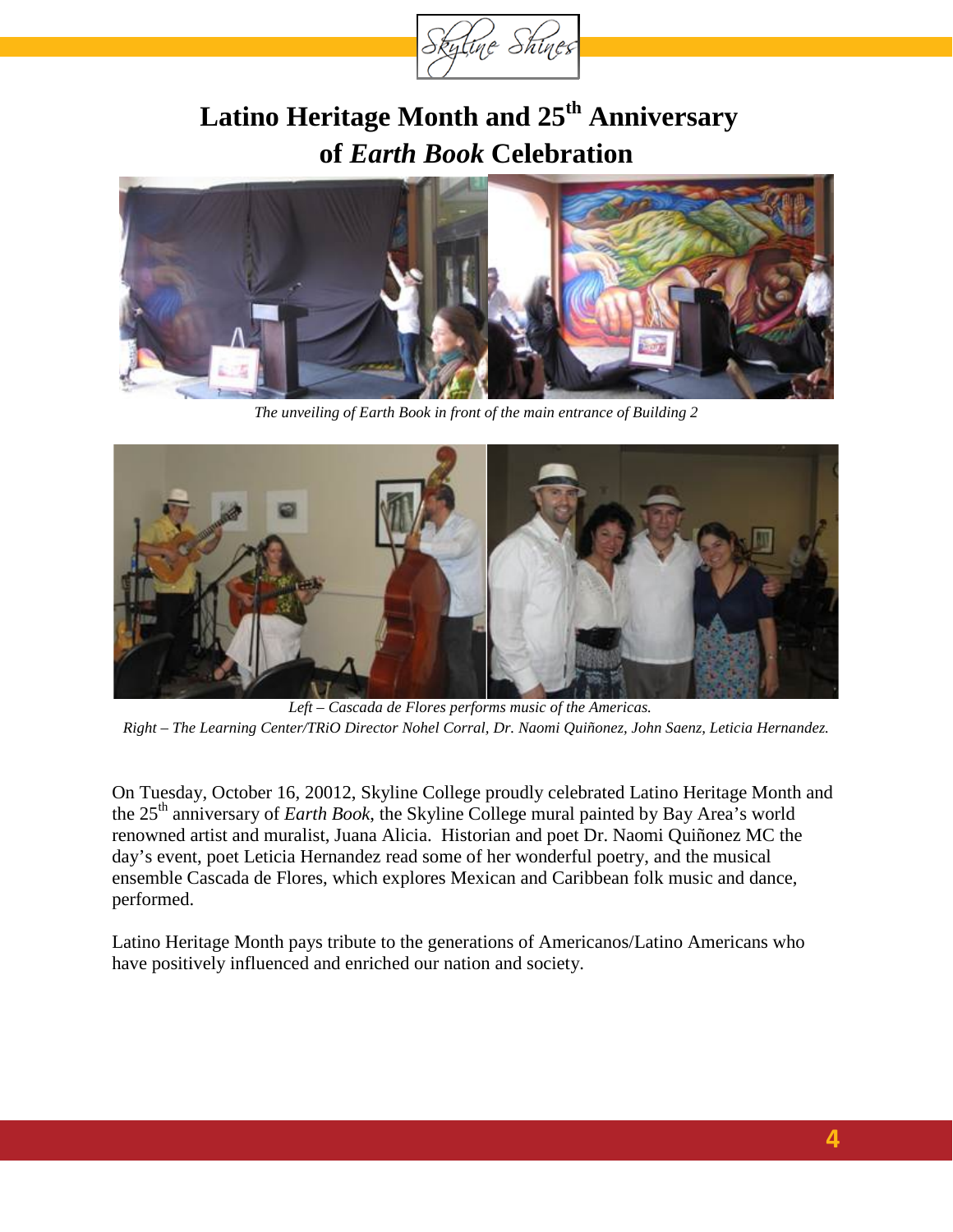



*Left – Juan Alicia discusses her work. Right – Juan Alicia and Naomi Quiñonez in discussion.*

Skyline College, TRiO, the Associated Students of Skyline College, Puente, the Center for Student Life and Leadership Development, Skyline College Business Office and the Bookstore hosted a discussion of Juana Alicia's body of work because we believe her work exemplifies the values and aspirations that Skyline College holds dear—inspiring a global and diverse community of learners to achieve intellectual, cultural, social, economic and personal fulfillment. Skyline College also believes that Juana Alicia's work exemplifies the College's ongoing commitment to "prepare students to be culturally sensitive members of the community, critical thinkers...socially responsible lifelong learners and informed participants of a democracy in an increasingly global society," and because "We value a deep engagement with the community we serve and our role as an academic and cultural center for business, industry, labor, non-profits, government and the arts."

*Earth Book,* refers to the interdependence of the environment and the learning process. The hands that emerge from the natural environment surrounding the book are engaged in a variety of activities representative of some of the educational pursuits explored at Skyline College. The hands themselves represent the ethnic rainbow of people attending the College.



*Left – Skyline College students, including Julian Rocha join the discussion. Right – Poet, Leticia Hernandez*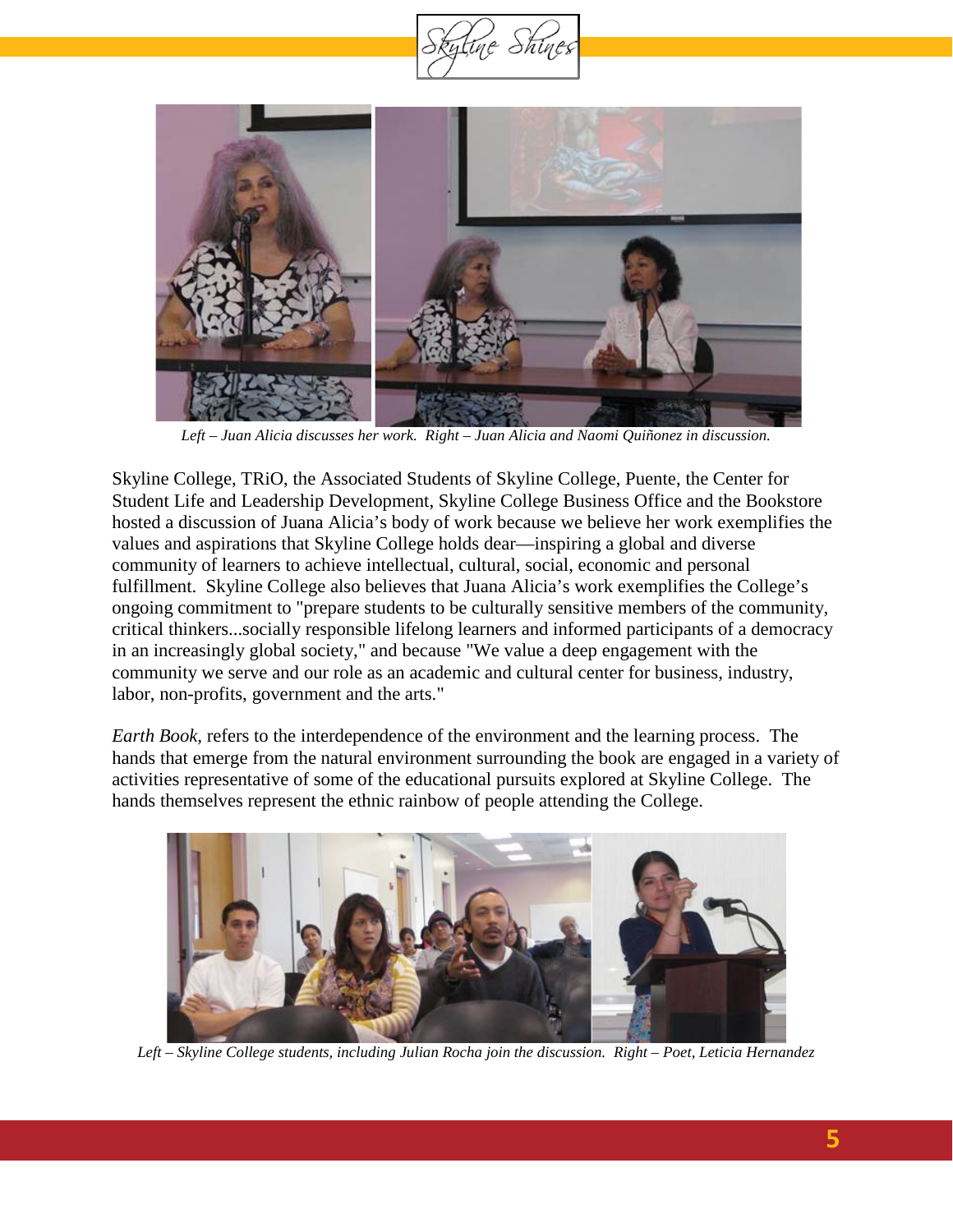

For those not familiar with Juana Alicia's mural, it is located at the main entrance of building 2. *Earth Book* was painted in 1987 by Juana Alicia and two Skyline College art students, Barry McGee and Sia Yang.



*Left – Skyline College students line up for Mexican cuisine. Right – Vice-President of Instruction, Dr. Joi Blake.*



*Dr. Naomi Quiñonez, John Saenz, Leticia Hernandez, and Juana Alicia.*

*Article by John Saenz. Photos by Felix Perez and Katie Ha.*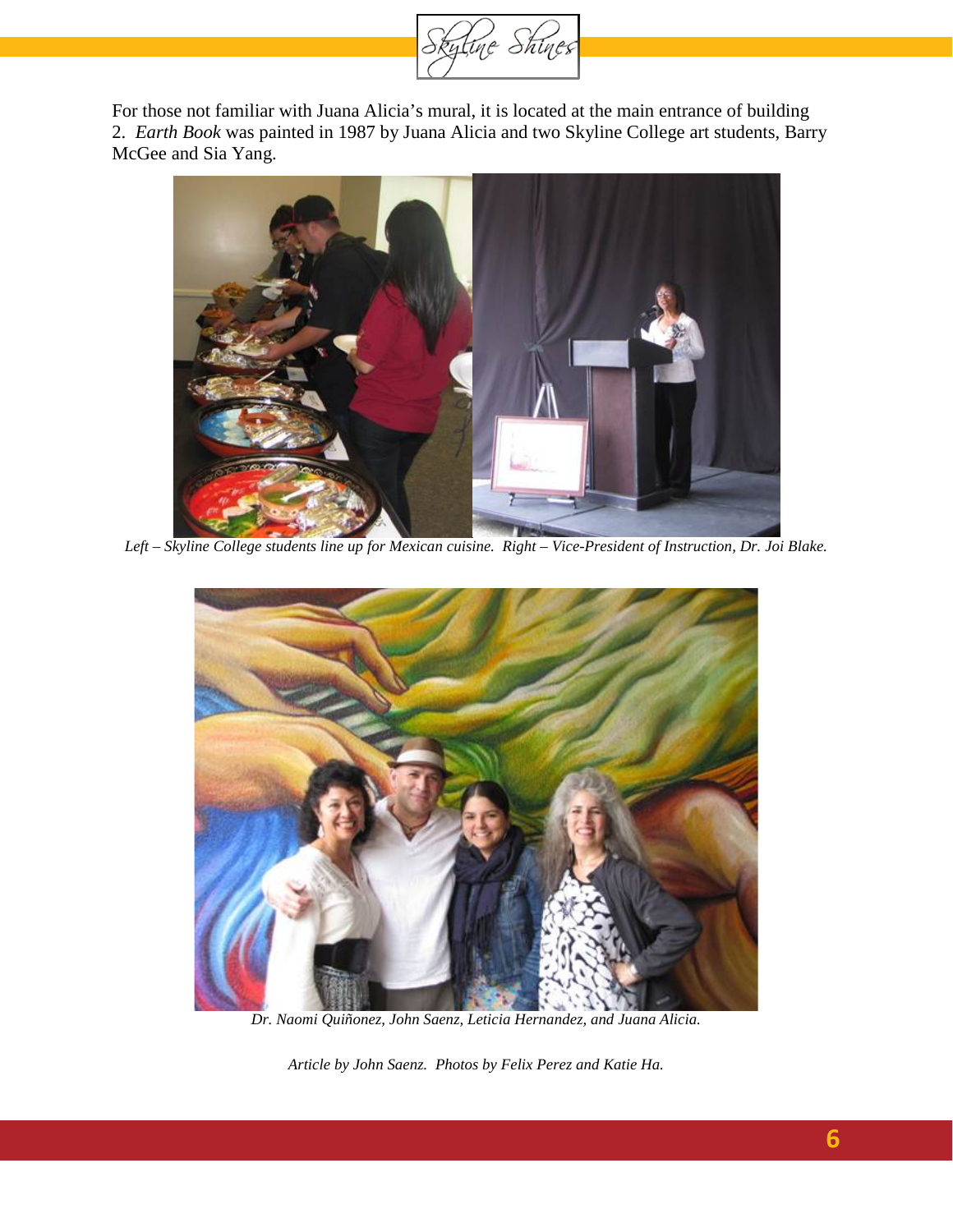

## **The Financial Aid Office at Skyline College participates in the Northern Peninsula College Fair**



*Transfer Ambassadors, Victor Moran and Kikki Su and Financial Aid Ambassador, Bianca Porras.*

On Wednesday, October 10, 2012 the Financial Aid Office along with Skyline's Transfer Center and the Counseling Division attended the Northern Peninsula College Fair at Serramonte Shopping Center in Daly City.

The college fair, is a collaborative effort between Jefferson Union and South San Francisco school districts, San Francisco State University and Serramonte Shopping Center. The college fair is an annual event and is designed to give every high senior the opportunity to meet with a college, university and trade school representative. Approximately 300 high school juniors and seniors attended the event.



A special thank you to Financial Aid Ambassador, Bianca Porras, Transfer Ambassadors, Victor Moran and Kikku Su; and Daryan Chan, Outreach Counselor for attending this event and providing students, parents and community members from valuable information regarding financial aid and scholarships, transfer opportunities and general information regarding Skyline College's programs and services.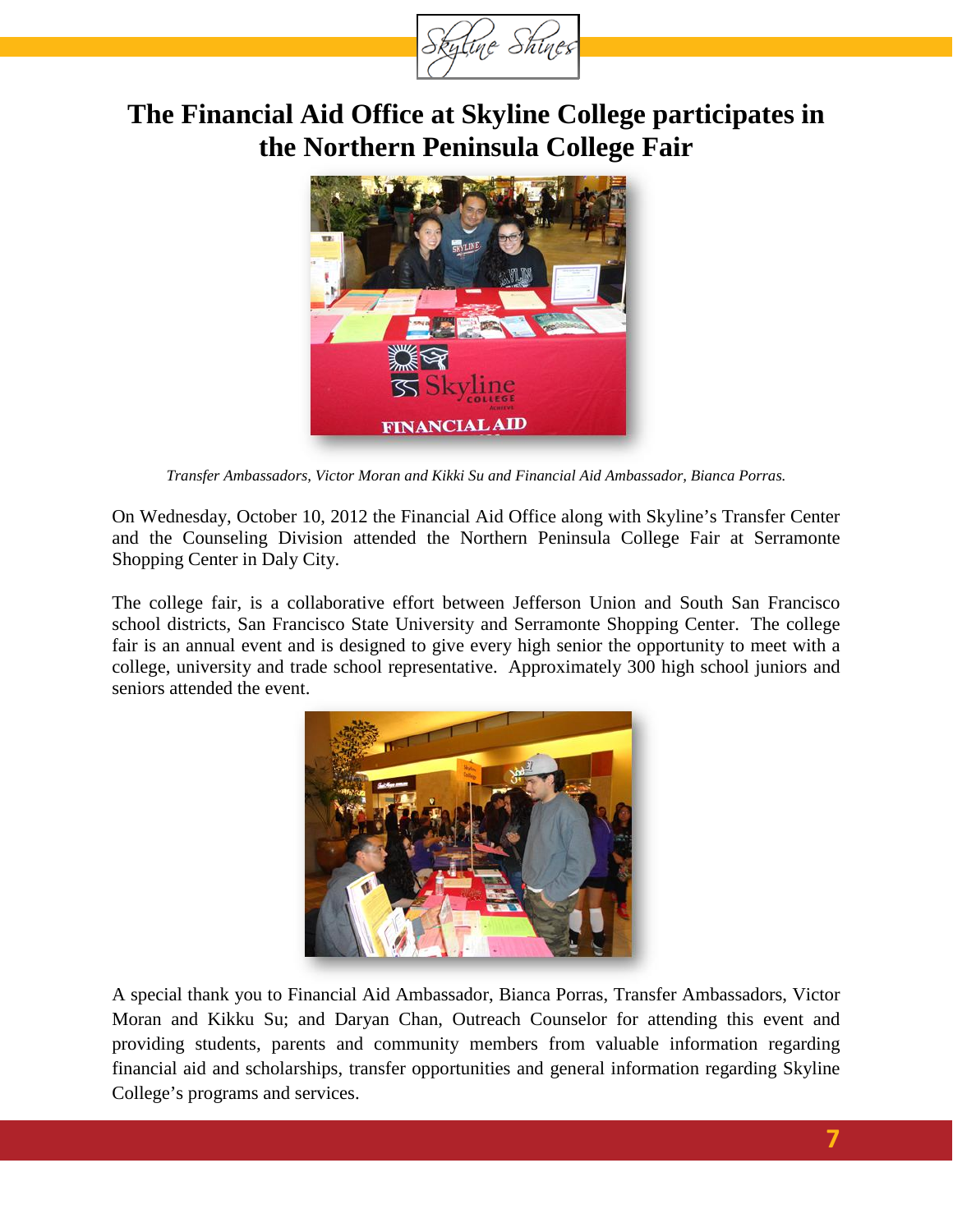<span id="page-7-0"></span>

## **Skyline College SACNAS Chapter Awarded SACNAS 2012 Outstanding New Chapter Role Model Award**



*Skyline College Sacnistas at the conference. Stephen Fredricks and Christine Case were also at the conference.*

Skyline SACNAS members attended the annual SACNAS conference in Seattle October 11-14, 2012. At the conference, SACNAS honors the work of role models, leaders, and emergent scientists. The awards programs strives to provide examples of fine science and mentoring in the spirit of helping others develop to the best of their ability by providing inspiration and examples of excellence.

Skyline's SACNAS chapter was cited as a role model chapter and received the 2012 Outstanding New Chapter Role Model Award. The community outreach program implemented by chapter members was commended. 2011-12 chapter co-president Ellaine Talle accepted the award on behalf of the chapter. Chapter advisors are Stephen Fredricks and Carmen Velez.

*Article by Dr. Christine Case and Dr. Carmen Velez. Photo by Dr. Christine Case*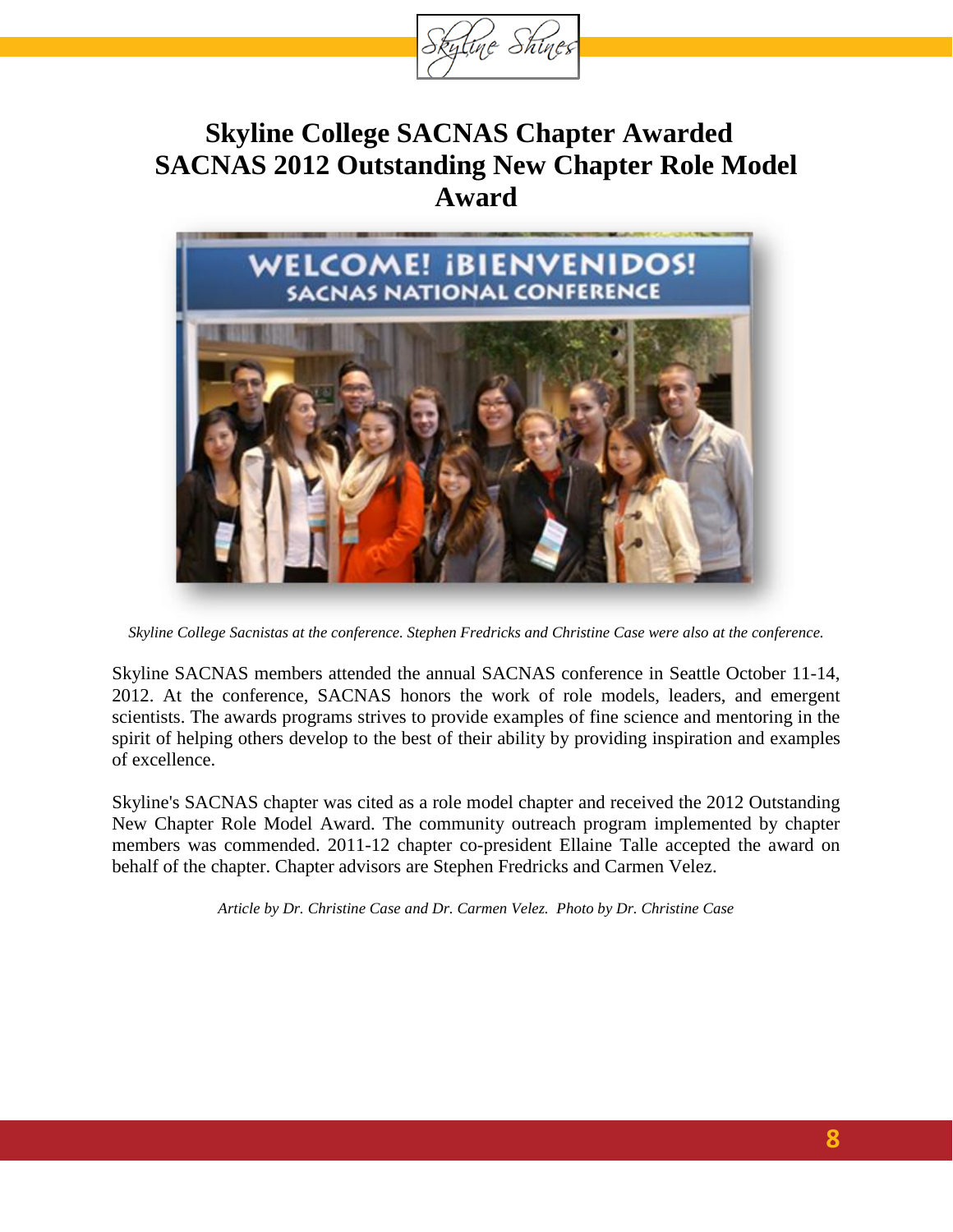

## **Internship & Volunteer Community Fair**



The Career Services Center hosted the first annual Internship & Volunteer Community Fair which was held at Skyline College on Wednesday October 17, 2012, with more than 40 participating organizations and 75 community service representatives. These organizations represented paid and non-paid internship and volunteer positions in Communications, Business, Education/Human Services, Allied Health/Medicine, Law and Technology/Science.



Some of the 40 participating companies included NASA Ames Research Center, California State Parks, Ameriprise Financial, AmeriCorps VISTA, Daly City Partnership, Galleria de la Raza, Habitat for Humanity, San Bruno Public Homework Center, San Bruno Chamber of Commerce, Sierra Club, Tout About Toys Inc., Univision Television & Radio and many more. Over 400 students participated throughout the day to gain valuable work experience connections as they explored available internship/volunteer opportunities.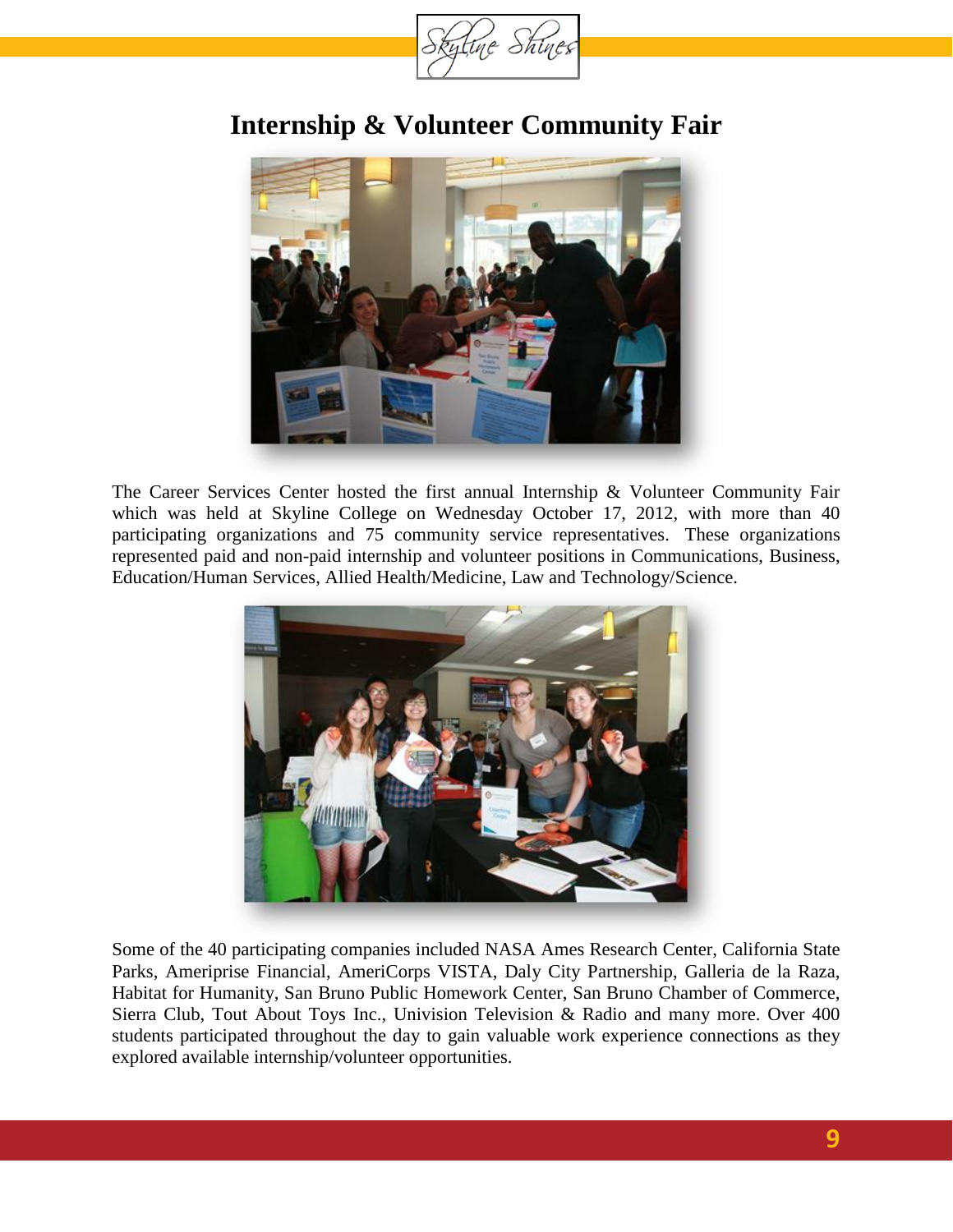



To our many visiting professionals giving of their time and talents, we offer our appreciation. For our staff, students volunteers and faculty who contributed hours of energy, our gratitude. When we work together in this way, we forge an even stronger partnership and become a far more enlightened community.

*Article by Virginia Padrón, Career Counselor/Career Center Director.*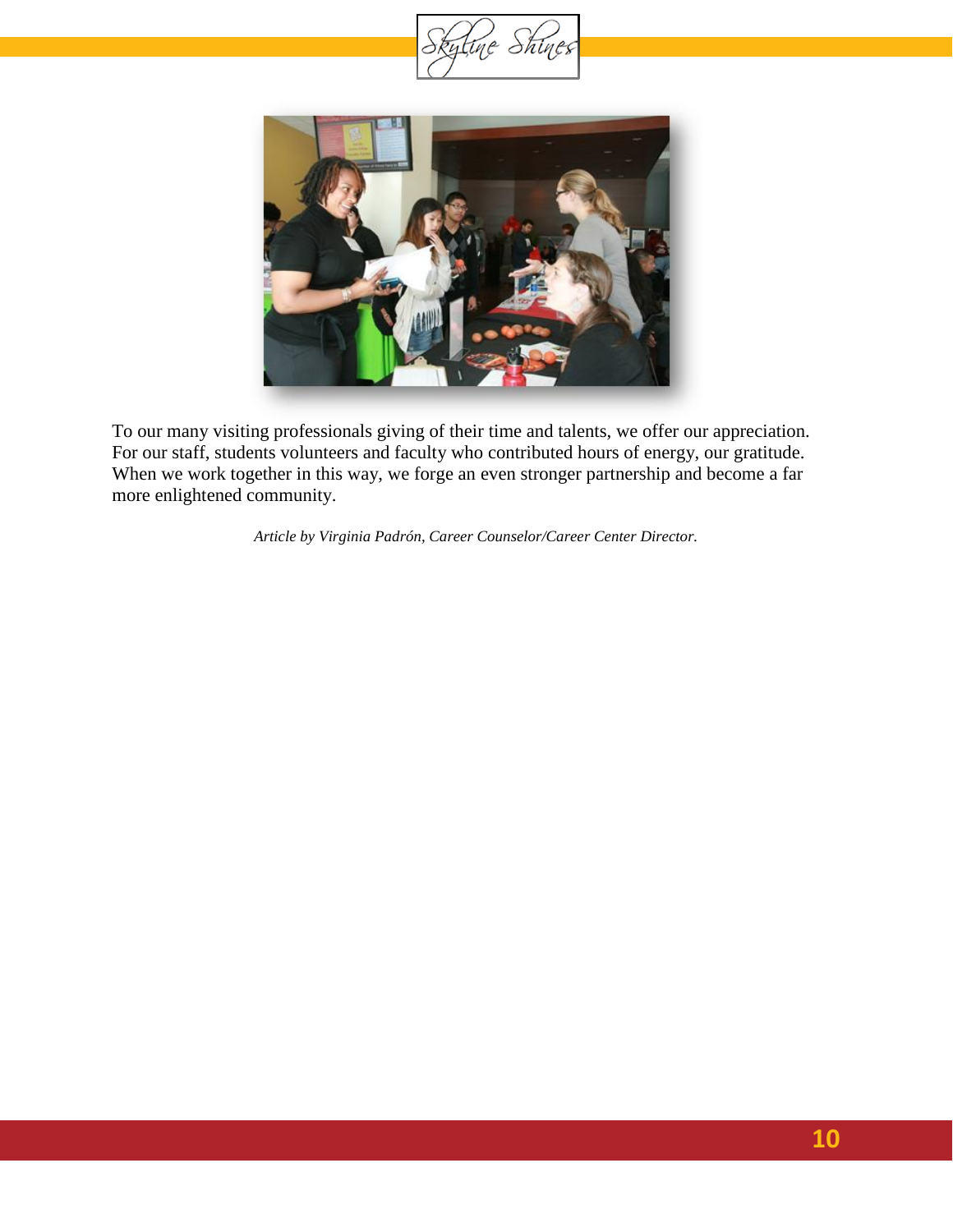

## **Open Mic Gathering**



On October 10, 2012, the Urban Youth Society and First Year Experience, sponsored by the Center for Student Life and Leadership Development, held the Open Mic Gathering to bring students from across the campus together. About 30 performances were held from students on campus included spoken word, singing, dance and rap. Future open mic's are scheduled for the second week of school in January and the first full week of March leading up to Rock the School Bells (March 9, 2013).



For more information on future events, contact Vanson Nguyen: [nguyenv@smccd.edu.](mailto:nguyenv@smccd.edu)

*Article by Vanson Nguyen. Photos by Vanson Nguyen and Myron Peralta.*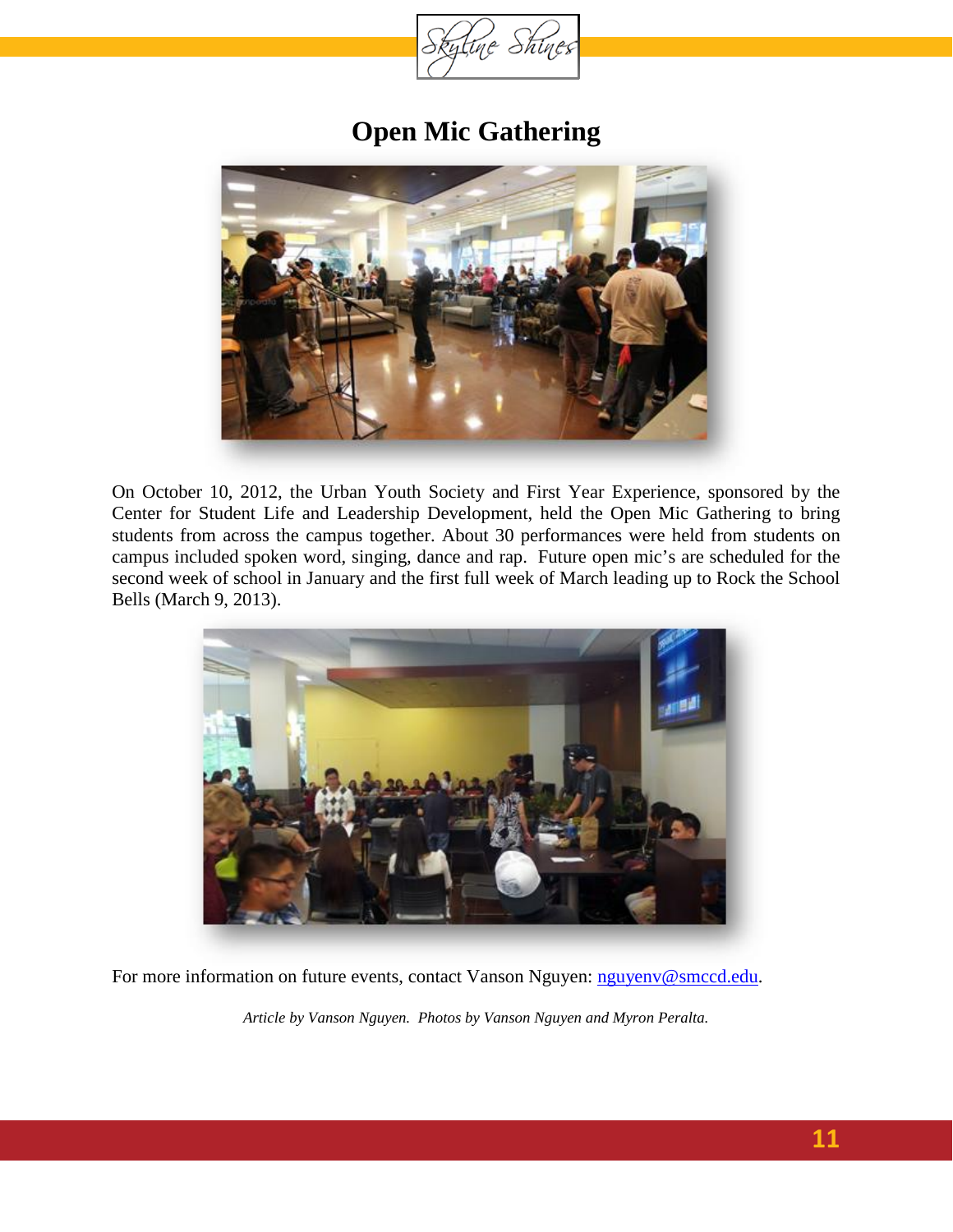

### **Accreditation Update**

The College Status Report on Student Learning Outcomes Implementation annual report was submitted to ACCJC on October 12, 2012. The report demonstrates that Skyline College has in seven different areas met the requirements for proficiency for institutionalizing the student learning outcomes assessment cycle (SLOAC). We want to continue the good work to meet the ACCJC expectation that **all** courses will have completed a first round of the SLO Assessment Cycle.

> The full report is available on the Accreditation Website under Resources:<http://www.skylinecollege.edu/accreditation/resources.php>

We truly appreciate all your hard work. Skyline Shines!

*Article by Donna Bestock, Christine Roumbanis and Dr. David Ulate.*

### **Lone Star Community College District Visits Skyline College**



On Wednesday, October 17, 2012, Skyline College hosted a team from Lone Star Community College District in the Houston, Texas area. The team, Romana Cortese and Martini Kusi-Mensah, began their visit at San Francisco State University and wanted to observe Skyline College's integrated reading and writing courses. They also had an opportunity to meet with our Basic Skills Initiative coordinators while in the area.

While at Skyline College, the Lone Star team observed both levels of basic skills reading/writing courses, English 828 and English 846; the team was able to observe one section of the accelerated English 846, the Puente Learning Community English 846, and the Scholar-Athlete Learning Community English 846. The Lone Star team also toured the College to witness the tremendous resources we offer to our students, including the "one-stop" in Building 2, SparkPoint at Skyline College, the English Language Institute, the Food Pantry, the Career Center, and the Learning Center.

A special thanks goes out to Nohel Corral, Chris Gibson, Kathleen Feinblum, Lucia Lachmayr, Michael Urquidez, Virginia Padron, and Amber Wolak for making the Lone Star visit a success.

*Article by Chris Gibson. Photo by Yeni Galvez – TriO Student*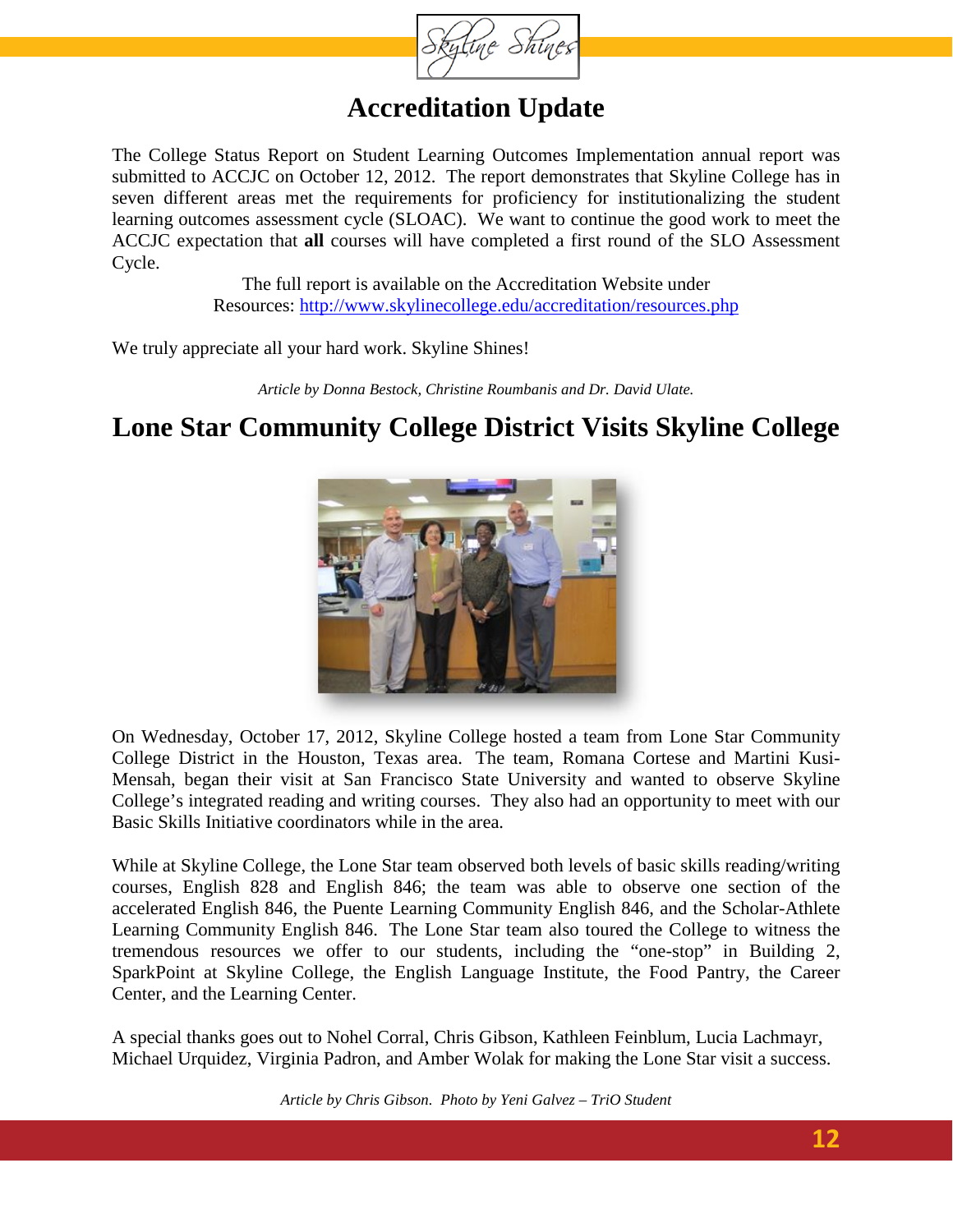

### **Instructors: Consider Adopting Free, Open-Source Textbooks**



Last month the California legislature passed, and Gov. Brown approved, an initiative that will provide freely-accessible open-source digital textbooks, targeted to lower-division courses, which will be produced by California's colleges and universities. (See ["California Takes a Big](http://www.theatlantic.com/technology/archive/2012/09/california-takes-a-big-step-forward-free-digital-open-source-textbooks/263047/)  [Step Forward: Free, Digital, Open-Source Textbooks"](http://www.theatlantic.com/technology/archive/2012/09/california-takes-a-big-step-forward-free-digital-open-source-textbooks/263047/)) Meanwhile, free online textbooks (and low-cost print textbooks) are already being made available by the College Open Textbooks [\(COT\) Collaborative,](http://collegeopentextbooks.org/opentextbookcontent/open-textbooks-by-subject) [Flat World Knowledge,](http://www.flatworldknowledge.com/) [Open Course Library,](https://sites.google.com/a/sbctc.edu/opencourselibrary/) and other sites. (See [Skyline](http://www.skylinecollege.edu/library/findbooks.html#etextbooks)  [College Library's links to open-source textbook sites.](http://www.skylinecollege.edu/library/findbooks.html#etextbooks)) Since prices of commercial textbooks have been rising extremely rapidly in recent years as students' budgets are tighter and tighter, it would be extremely beneficial to students if faculty members can begin to try to find opensource textbooks they can adopt for their classes. While it is still early in the process (the first free textbooks from the new California legislation are set to be available for the 2013-2014 school year,) there are a significant range of open-source textbooks already available in many subject areas.

If faculty would like help in searching for open-source textbooks, they should contact Skyline College librarians at the reference desk, x 4312. The library would also like to remind those instructors who continue to use commercial textbooks to please request from the publisher an extra copy of any adopted textbooks to be put in the reserve collection. (Publishers are legally mandated to provide library reserve copies of adopted textbooks.) Reserve copies allow students to at least have free access to textbooks for limited time periods in the library. A [Faculty Reserve](http://www.skylinecollege.edu/library/fac-reserve-form.html)  [Request Form](http://www.skylinecollege.edu/library/fac-reserve-form.html) is available to place textbooks in the library reserve collection.

*Article by Eric Brenner.*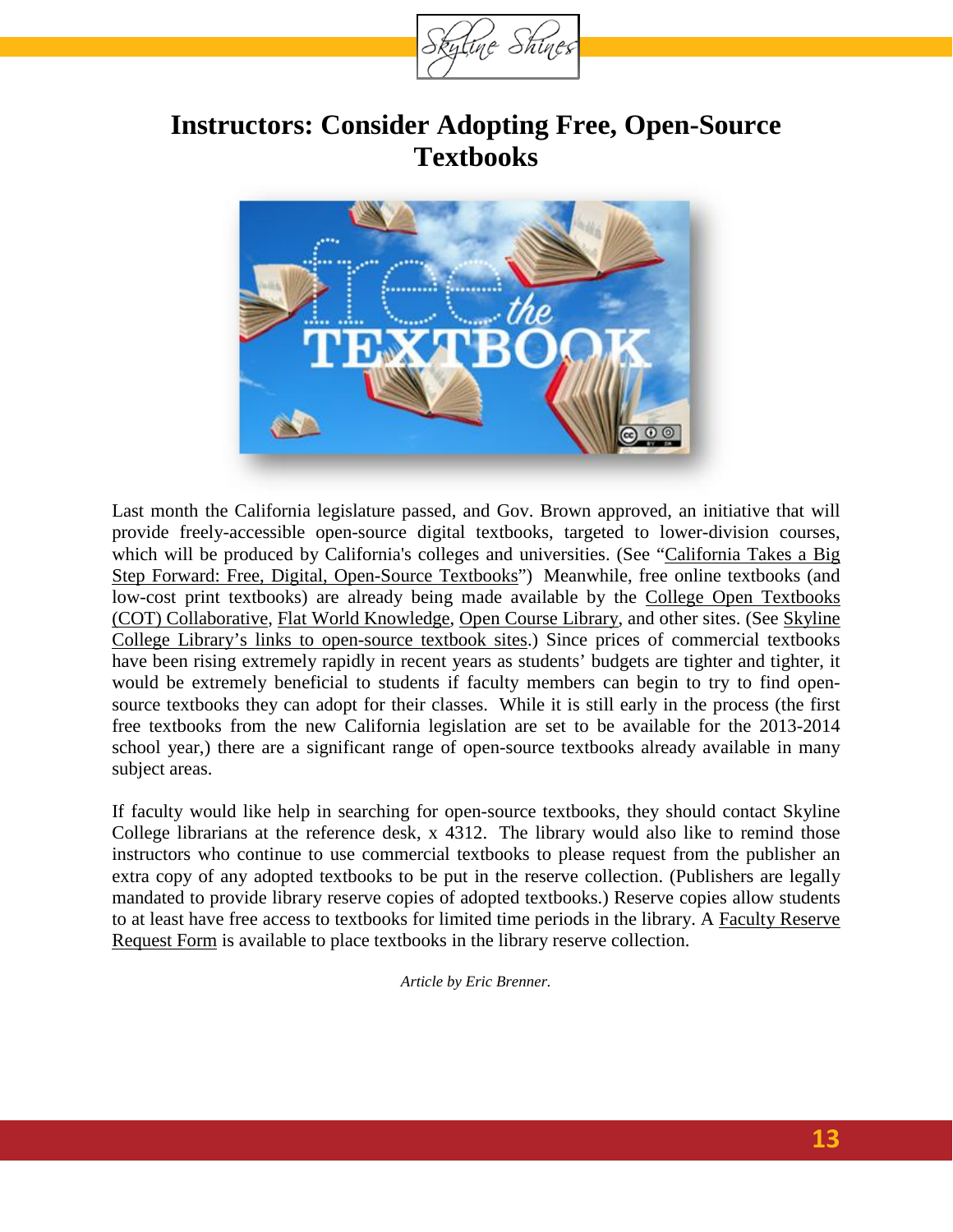

### **This week's Learning Center Spotlight**

The week the Learning Center (TLC) is proud to introduce one of most popular tutors in the WRL, Chanel Daniels. Chanel is a smart woman with a bright future. She is serious about student learning and is constantly speaking with other tutors and faculty about strategies to increase student success. Please ask your students to come to the TLC and get help from Chanel.

### **Chanel Daniels**

My name is Chanel Anastasia Daniels. I am a native San Franciscan, but currently reside in Richmond, California. My favorite colors are purple, turquoise, and silver. I love spending quality time with family, listening to various types of music, singing, and dancing (although I wouldn't list dancing as one of my strong suits... ; ) I have been tutoring college level English formally for going on three years, and am currently completing the last year for my Masters in English Literature, along with a Certificate in Composition, as well as a Post-Secondary Reading Certificate. I attend San Francisco State University, and was a transfer student from City College of San Francisco. I am the first in my family to graduate from College, so I feel that I have a very unique perspective on the process of acquiring higher education. I enjoy working with students at all levels of the writing process,



and especially appreciate working with developmental writers, as I was formerly one myself. My teaching philosophy favors a mixture of student-centered and teacher-centered learning. I find group work and community building to be very valuable tools in the Composition classroom. I work hard to be approachable to the students that I assist, and am always eager to learn new things from co-workers, as well as the students that I work with. My ultimate goal is to become a community college English professor, and I am looking forward to this next step in my career journey, as a tutor for Skyline College.

*Article by John Saenz and Chanel Daniels*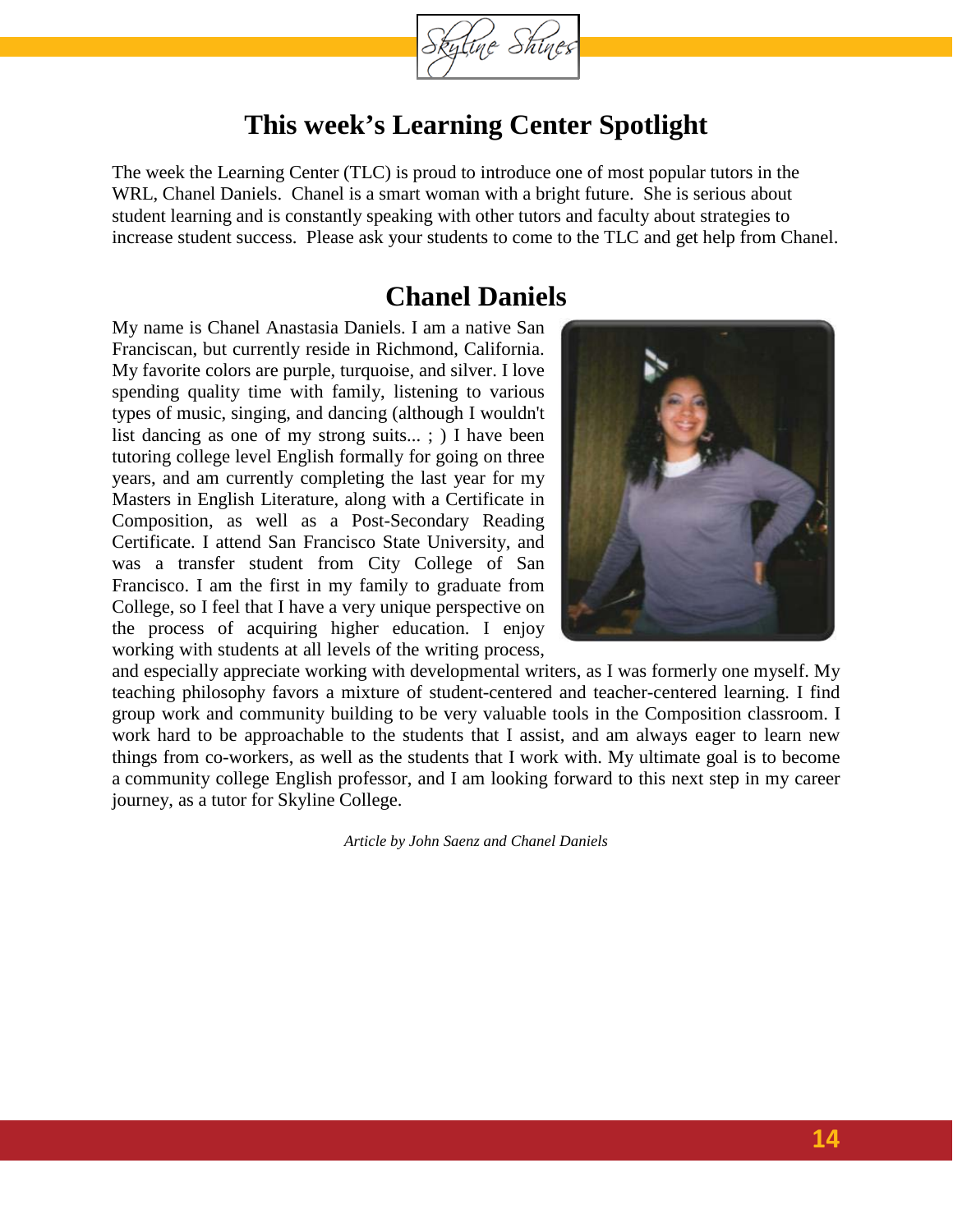

## **Call for Volunteers at the Bay Area Science Festival Skyline College Booth at AT&T Park**

On November 3<sup>rd</sup>, 2012 from 11:00 a.m. to 4:00 p.m. at the AT&T Park leading universities, professional research laboratories, world-class museums, innovative businesses, and an inventive populace like none other, will gather to engage the public in their exploration of the scientific frontier on the second annual Bay Area Science Festival. A three weeklong celebration of science and innovations around the Bay Area for students, teachers, scientists, non-scientists, that concludes with the science festival. This is a **FREE event** that the **whole family** will enjoy! Bay Area Science Festival website: <http://www.bayareascience.org/>

For the second consecutive year, Skyline College clubs SACNAS, SHPE, PTK, Science and Research Club and MESA, are organizing a booth that will showcase science projects ongoing at Skyline College. We are presenting: *"Nutrition for YOU"* and we need **Volunteers** the day of the event to work the booth! Students, faculty, and employees are welcome to participate. Shifts will be held for approximately 1.5 hours. Refreshments and snacks during shifts will be provided.

For general information or volunteering please contact Carmen Velez (Chemistry Professor) a[t velezcarmen@smccd.edu](mailto:velezcarmen@smccd.edu) or sign up on the sign-up sheet next to her office door (7-326B).



Please encourage your students to participate in such a unique event!

*Article by Dr. Carmen Velez*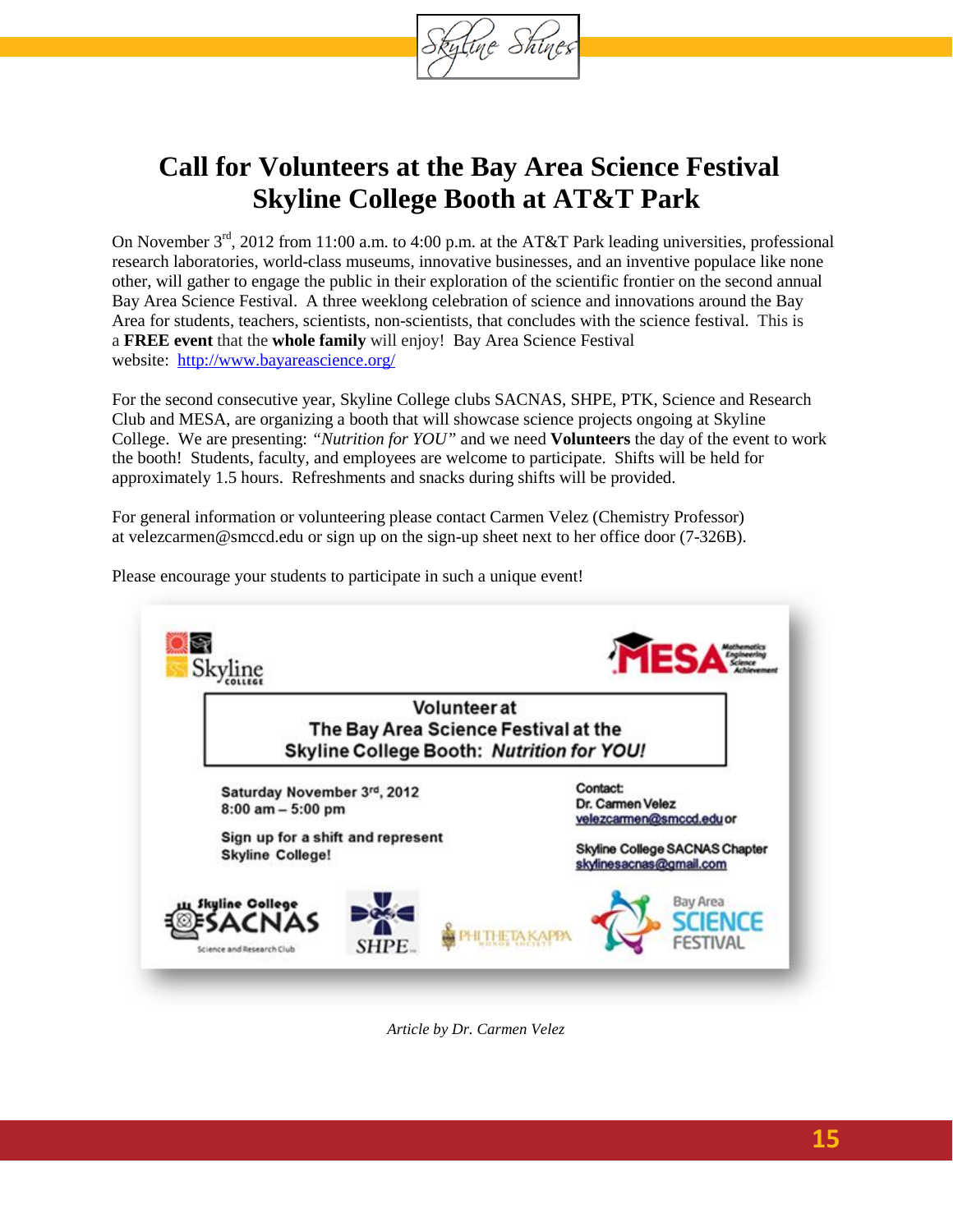

## **Skyline College Students Shine at SACNAS Once Again**

At the Society for the Advancement of Native Americans and Chicanos in Science (SACNAS) Convention on October 11-14, 2012, 16 Skyline College students presented their original scientific research alongside students from University of Texas, Princeton University, Yale University, University of California, University of Vermont, Stanford University, and many other universities. The conference was held in Seattle and sponsored by the University of Washington.

Papers were selected for the conference in a competitive judging from abstracts submitted in June. Skyline's students started their research in last spring in BIOL 230 or BIOL 690 and continued through the summer in BIOL 690. Stephen Fredricks worked with the students to register and prepare them for presenting at a national conference. Chris and Stephen reported that the students were knowledgeable and professional, and represented Skyline College well.

You can see the students and their posters at<http://skylinecollege.edu/case/biol690/students12.html>

- Hamza Fakhri and Margaret Nguyen. Antimicrobial Activity of *Cortaderia selloana*, Pampas Grass. Mentor: Christine Case
- Daniela Gomez and Estella Gomez. Ethnobotany: Saltgrass, *Distichlis spicata*, Can Inhibit Bacterial Growth. Mentor: Christine Case
- Lynn Huynh and Reema Eid. Antifungal Properties of Cape Ivy (*Delairea odorata*) and Its Potential to Prevent Post Harvest Decay. Mentor: Christine Case
- Rene Vasquez and Irene Sequeira. Effects of Invasive Cape Ivy on the Mycorrhizal Presence in California Native Plants. Mentor: Christine Case
- Morgan Davis and Christopher Cabeza. The Antimicrobial Properties of a Traditional Medicinal Plant, *Adenostoma fasciculatum*. Mentor: Christine Case
- Mary Tsang and Anna Portelli. Antibacterial Activity Of *Rhamnus californica*, An Ethnomedicinal Plant Historically Used By Native Americans. Mentor: Christine Case
- Lisa Razon. Use of Physical Rehabilitation in Canine Subject with Ruptured Cranial Cruciate Ligament to Augment Recovery. Mentor: Shari Bookstaff
- Noimee Lasat. The Identification and Quantification of Viability in Commercial Yogurt Through Culture Based Analysis. Mentor: Melissa Michelitsch
- Irene Yim. Antibacterial Activity of Cultivated and Wild Basidiomycetes. Mentor: Christine Case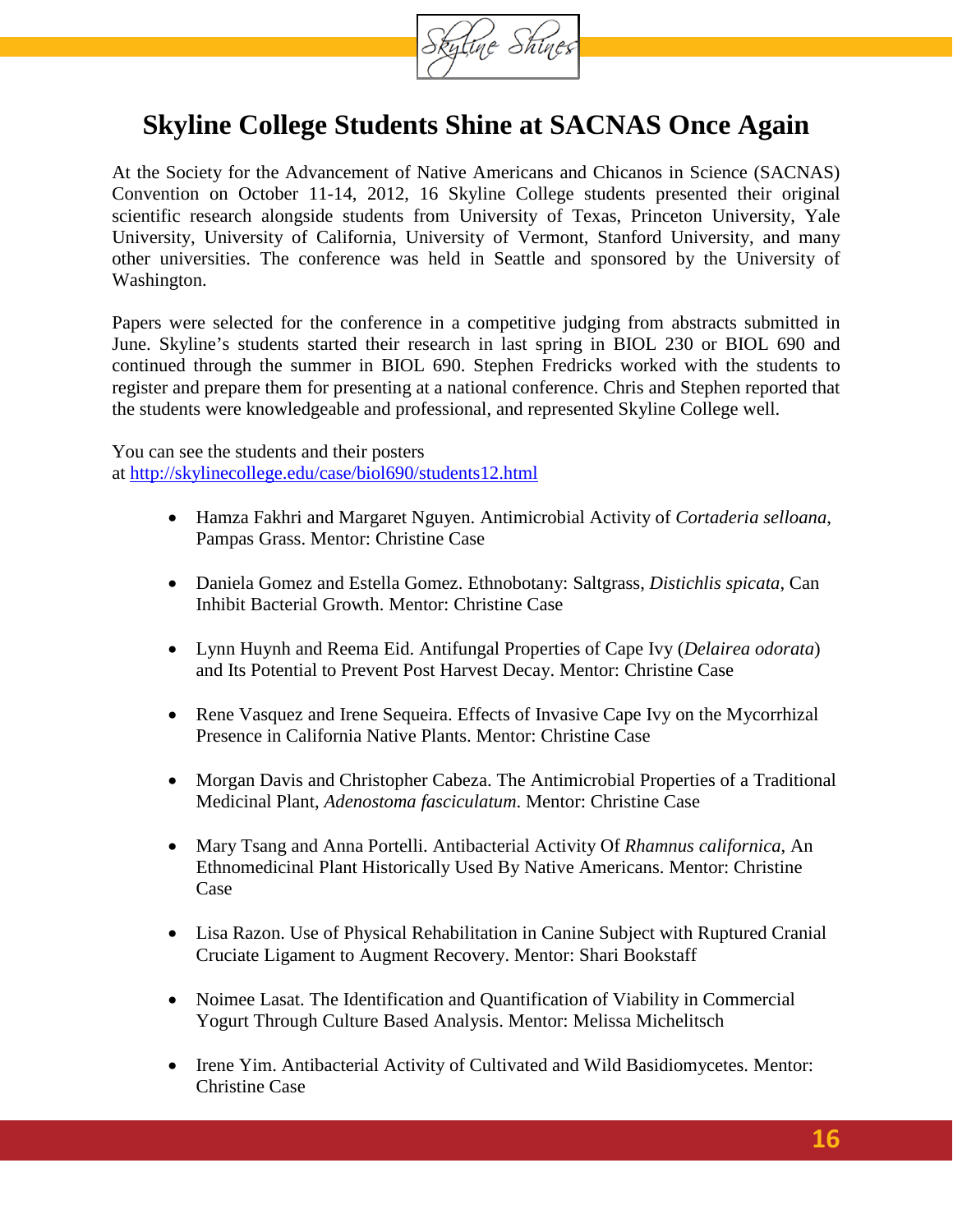

• Monzerrat Herrera. Assessing the Effect of Urban Development on Biodiversity in an Urban Stream. Mentor: Christine Case

All of these students now have their first publication. Prizes were awarded to the best paper in each category. **Skyline students Lynn Huynh and Reema Eid won the Microbiology award.**



*Rene Vasquez and Irene Sequeira at their poster. Inset: Lynn Huynh and Reema Eid.*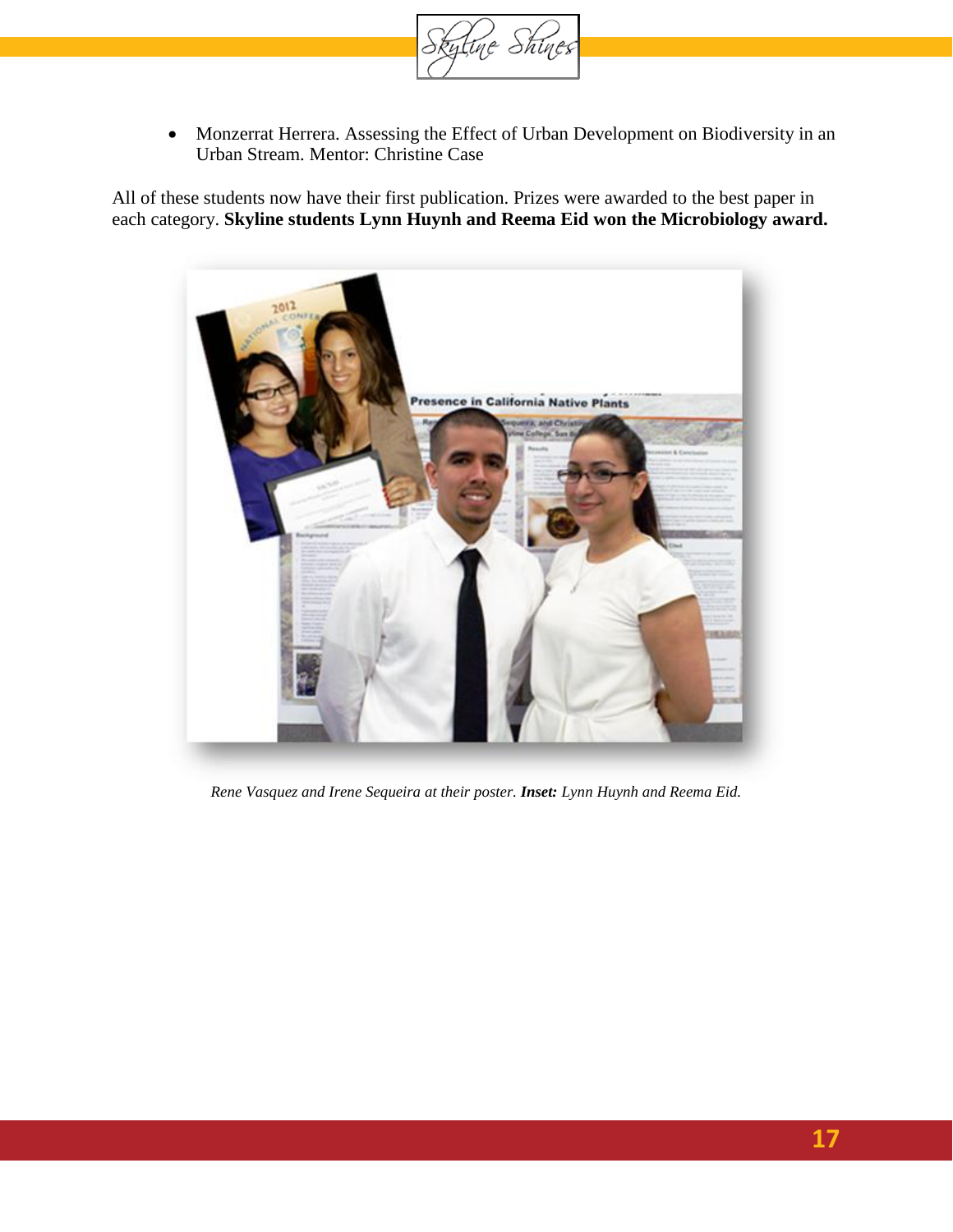

### **TRiO Hosts Transfer Workshop Series**

As part of their educational goals, TRiO students must have the goal of transferring to a college or university within four years while earning an associate's degree or certificate. In collaboration with the Transfer Center, the TRiO program will facilitate a series of transferrelated workshops this semester in an effort to assist students through the transfer process.



**CSU Application Workshop – Tuesday, October 4, 2012**

During the workshop, TRiO students received important updates on CSU admissions requirements, including information on program and campus-wide impaction as well as the new AA-T and AS-T degrees. Moreover, TRiO students were given the opportunity to create an account on CSUMentor in order to view and begin the process of completing the CSU admissions application online.



#### **How to Research College Majors and Universities – Tuesday, October 9, 2012**

During this workshop, TRiO students learned the importance of early planning and researching of potential transfer institutions as well as critical factors to consider when choosing a college or university, including, but not limited to, financial cost, program competitiveness/reputation, and location.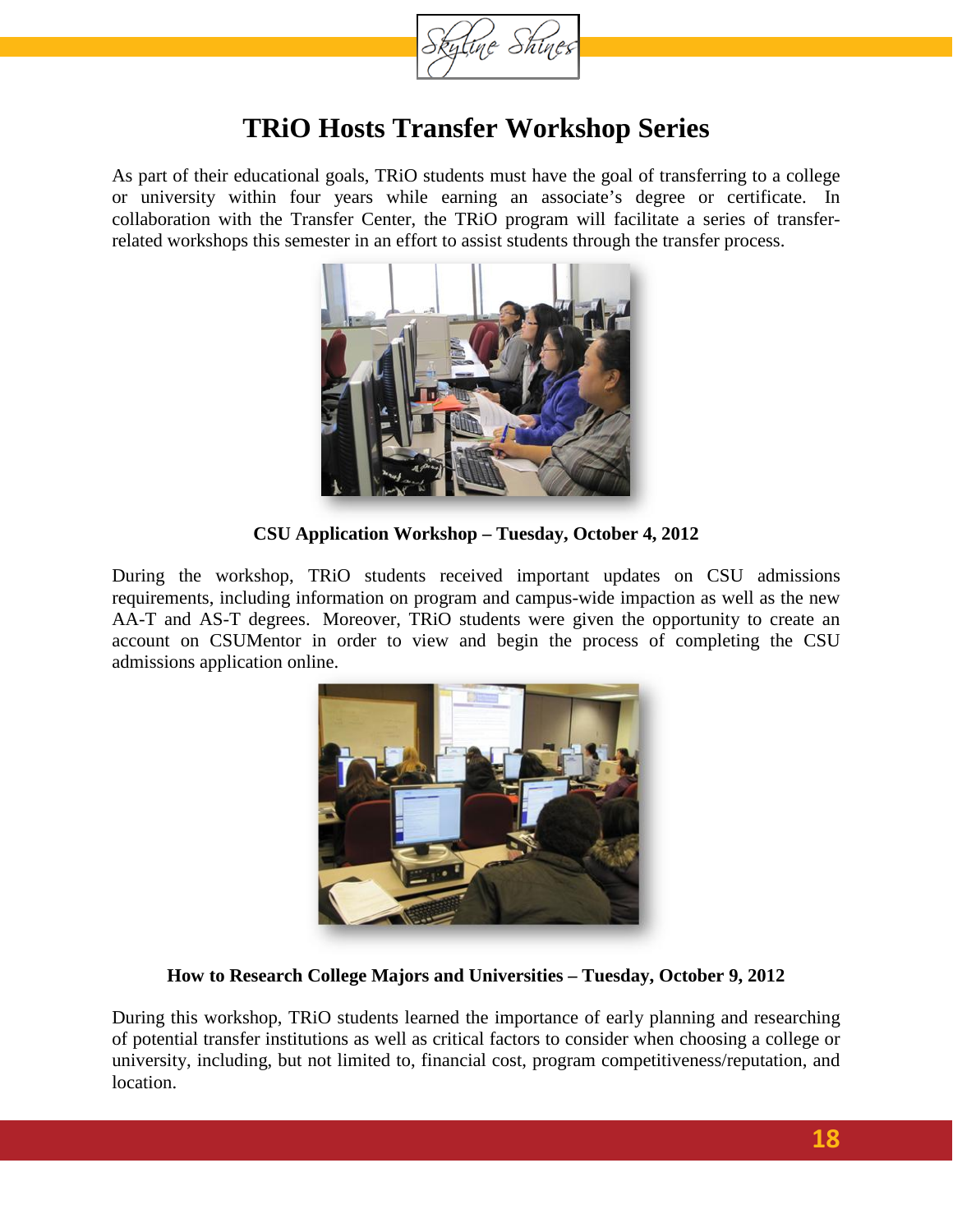

In addition, students learned about online tools designed to facilitate their selection process, such as campustours.com, bls.gov, and EUREKA, among others. Lastly, students were strongly encouraged to seek out services available to them at the Transfer Center and Career Center at Skyline College.

During both workshops, TRiO students remained actively engaged and participated in lively discussions!

*Article by Jessica Lopez. Photos by Nohel Corral.*

# **Skyline College Speaks Sustainability**



*Share your ideas to "green" Skyline College.*

**Thursday, November 8, 2012 12:30 – 3:30 p.m. Building 6, Room 6202**

JOIN US! Students, Faculty, Staff all Welcome. Come eat, enjoy, & share your best ideas to improve our campus & community sustainability.

> Announcing \$4,000 to fund YOUR best ideas!



RSVP or ask questions: [mairj@smccd.edu](mailto:mairj@smccd.edu)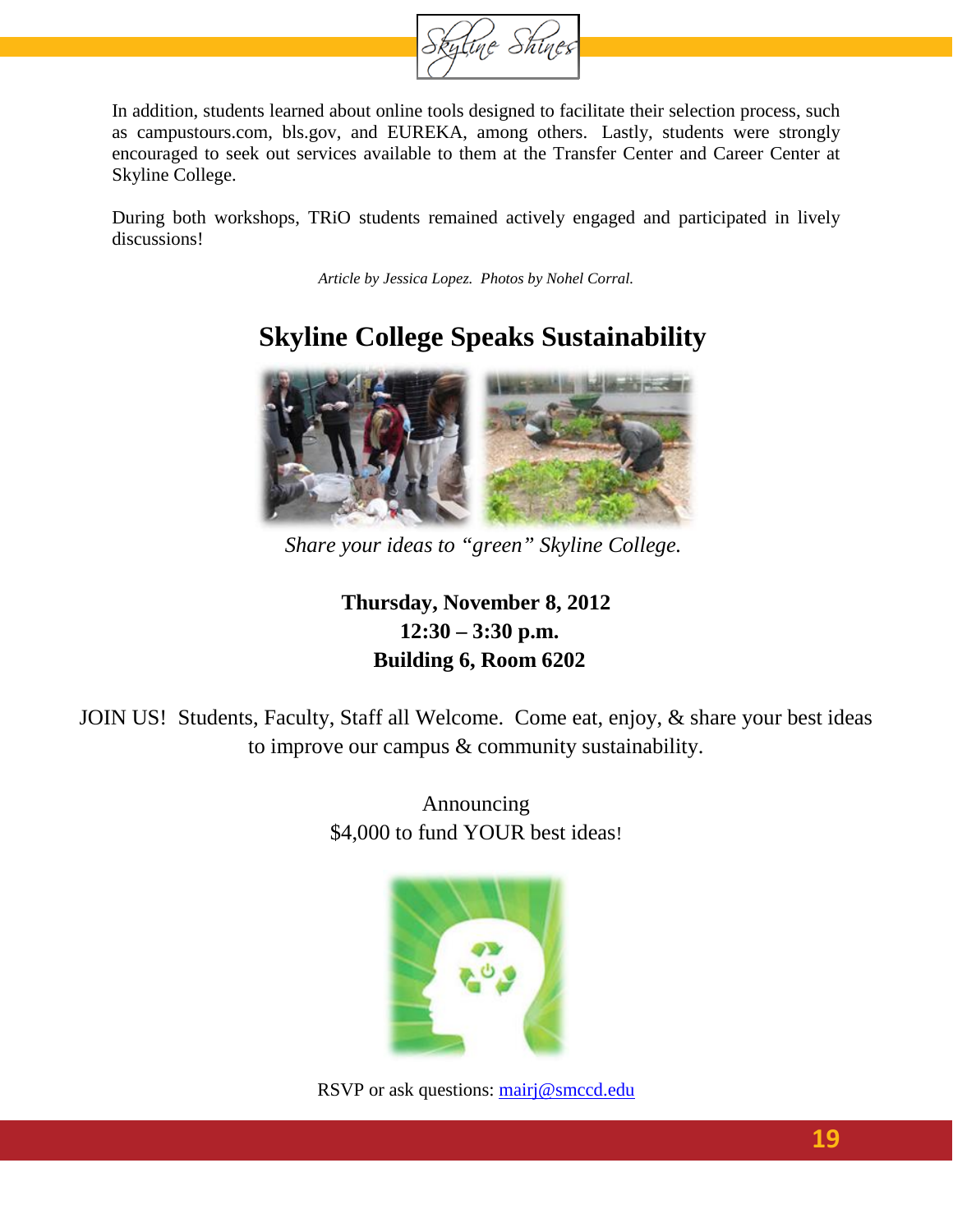

## **President's Council Kicks of Peninsula Success Summit Planning Session**



The Skyline College President's Council is looking forward to hosting a Peninsula Success Summit that invites community, civic, political and non-profit leaders to convene and develop an action agenda for addressing issues in the county with attention to the north portion of the county. The Summit will explore: (1) ways in which the educational institutions can meet the needs of north county business and civic communities, (2) ideas for resolving issues in north county and (3) ways to highlight innovation and creativity in the county.



President's Council Chair Jessica Evans and Director of Marketing and Public Relations, Cherie Napier facilitated the brainstorming session. Afterwards participants were invited to the President's Suite for light hors d'oeuvres and beverages.

The Success Summit will be held at Skyline college next fall and is sure to identify an agenda upon which the President's Council will act and pursue resolutions. Examples of such issues include jobs, health care, transportation and community connection.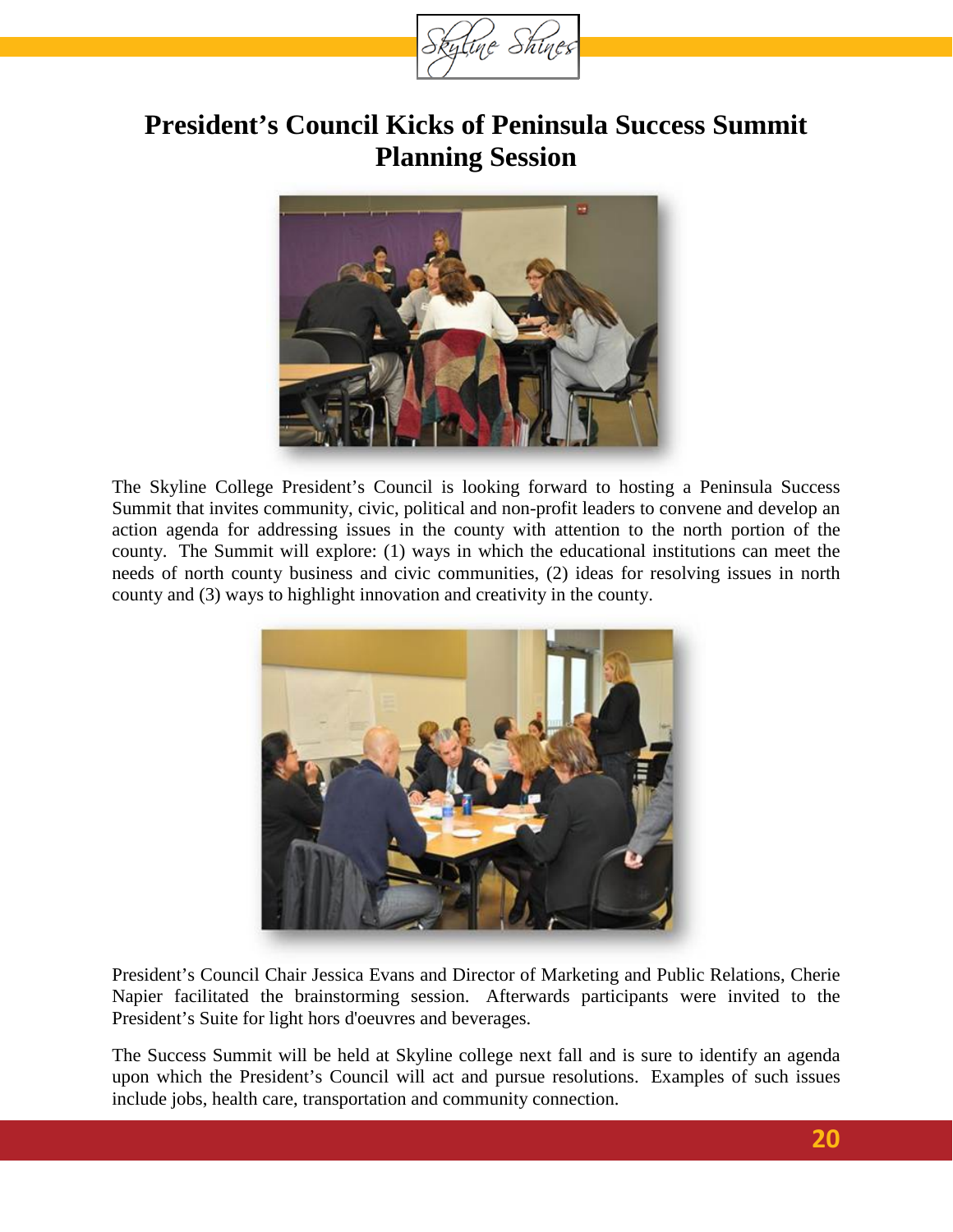

# **Coming Up…**

#### **Friday, October 19, 2012**

- 1:00 p.m., Women's Soccer [Canada College \(DH\),](http://www.skylinecollege.edu/events/index.php?id=skypio%40my.smccd.edu&eventid=44c4eupkab9puapctgch9clkjs) Skyline College
- 2:00 p.m., [Kappa Beta Delta Fall Induction Ceremony,](http://www.skylinecollege.edu/events/index.php?id=skypio%40my.smccd.edu&eventid=fuvrr02fqj9j8jlca20730no48) [Building 4, Room 4301](https://websmart.smccd.edu/webschedule/maps/Array/index.php?bld=4)
- 3:00 p.m., Men's Soccer [Cabrillo College \(DH\),](http://www.skylinecollege.edu/events/index.php?id=skypio%40my.smccd.edu&eventid=e92tpenr731jbm0pv526ko56bg) Skyline College
- 6:30 p.m., Volleyball [Gavila College,](http://www.skylinecollege.edu/events/index.php?id=skypio%40my.smccd.edu&eventid=nme4lbd3qdr4euc1lec8u57v8c) Skyline College

#### **Saturday, October 20, 2012**

• 9:00 a.m., Wrestling - [North Dual Meet,](http://www.skylinecollege.edu/events/index.php?id=skypio%40my.smccd.edu&eventid=pk3hk9tl8m1n4paf4fdmc9s95g) Santa Rosa

#### **Monday, October 22, 2012**

• 10:00 a.m., [Transfer Day,](http://www.skylinecollege.edu/events/index.php?id=skypio%40my.smccd.edu&eventid=8l8oqh60jj3utdrf253ialh07g) [Student & Community Center, Building 6,](https://websmart.smccd.edu/webschedule/maps/Array/index.php?bld=6) Dining Hall

#### **Tuesday, October 23, 2012**

- 1:00 p.m., [Women's Soccer -](http://www.skylinecollege.edu/events/index.php?id=skypio%40my.smccd.edu&eventid=6407l2i1dobmvmsu7mq6g6nj38) Las Positas (DH), Skyline College
- 3:00 p.m., Men's Soccer [Hartnell College \(DH\),](http://www.skylinecollege.edu/events/index.php?id=skypio%40my.smccd.edu&eventid=6k4qpm1mp2fkl27sq7ubb9ogs0) Skyline College

#### **Wednesday, October 24, 2012**

- 12:00 p.m., [Impactful Interviewing,](http://www.skylinecollege.edu/events/index.php?id=skypio%40my.smccd.edu&eventid=1t7e06cb56isecu07etfo5lmq4) [Building 1, Room 1219B](https://websmart.smccd.edu/webschedule/maps/Array/index.php?bld=1)
- 12:30 p.m., [Latin American Student Organization \(LASO\),](http://www.skylinecollege.edu/events/index.php?id=skypio%40my.smccd.edu&eventid=9j0l5gcon4b0v0is37j8tlr7fs) Room 4240A
- 4:00 p.m., Financial Aid [FAFSA & Fee Waiver Workshop,](http://www.skylinecollege.edu/events/index.php?id=skypio%40my.smccd.edu&eventid=c0hqoa6b6dpdt5jo0gjoc4rfp0) [Building 2, Room](https://websmart.smccd.edu/webschedule/maps/Array/index.php?bld=2)  [2117B](https://websmart.smccd.edu/webschedule/maps/Array/index.php?bld=2)
- 6:00 p.m., [Wrestling -](http://www.skylinecollege.edu/events/index.php?id=skypio%40my.smccd.edu&eventid=g86rag6tfto5c2v7ds3kbbn9jg) Santa Rosa, Santa Rosa
- 6:30 p.m., Volleyball [Ohlone College,](http://www.skylinecollege.edu/events/index.php?id=skypio%40my.smccd.edu&eventid=rqfpvp4a58c28lu62t75j0viqg) Skyline College

#### **Thursday, October 25, 2012**

• 11:00 a.m., Fall 2012 Skyline College Lecture Series Multigenerational [Communications Expert,](http://www.skylinecollege.edu/events/index.php?id=skypio%40my.smccd.edu&eventid=5s9b1t93kpr5mhqtlrtckimufo) [Room 6202, Building 6](https://websmart.smccd.edu/webschedule/maps/Array/index.php?bld=6)

#### **Friday, October 26, 2012**

• 2:00 p.m., Men's Soccer - [City College of San Francisco,](http://www.skylinecollege.edu/events/index.php?id=skypio%40my.smccd.edu&eventid=5dtaimfnt7lbse4apje45g85v4) Skyline College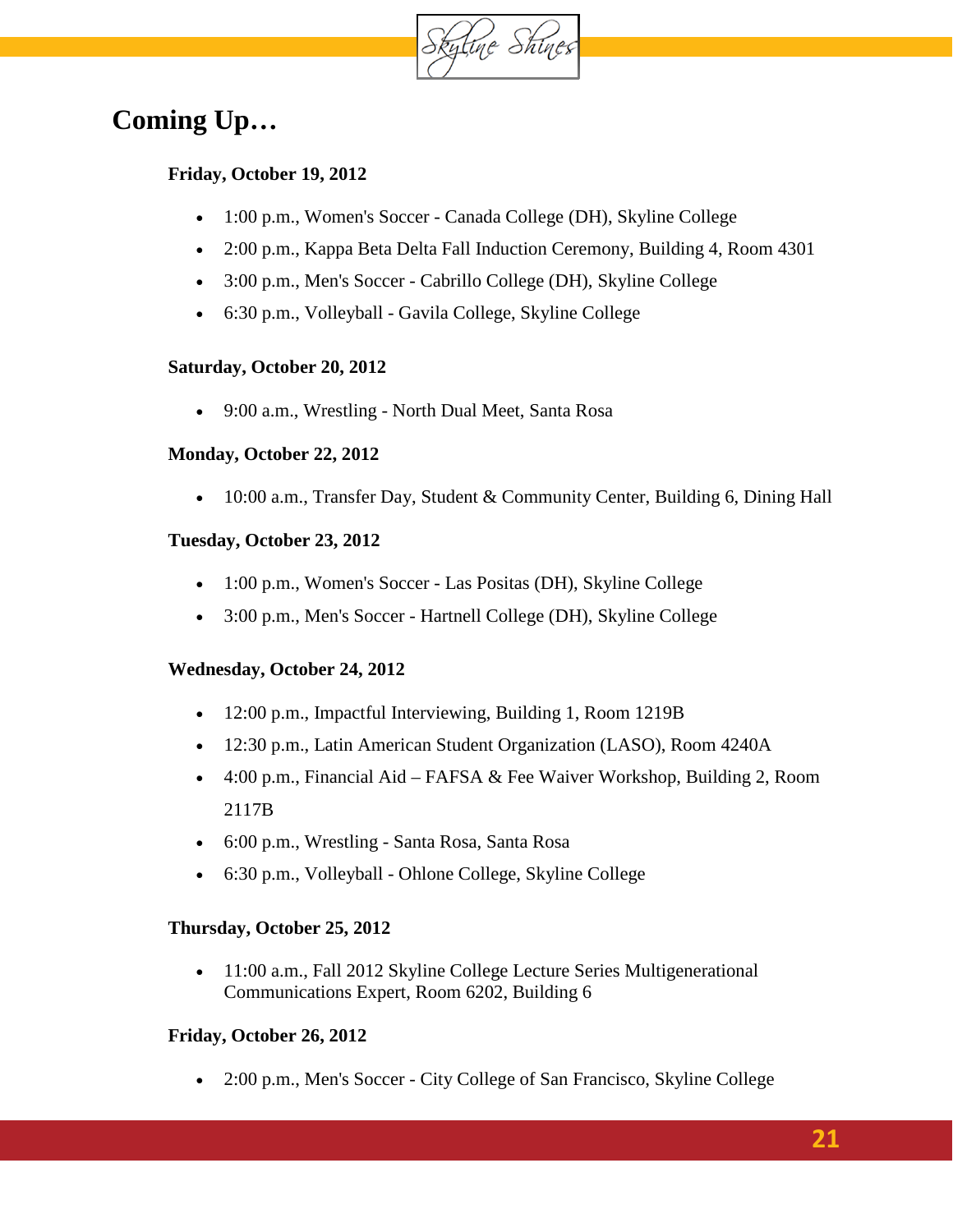

• 4:00 p.m., [Women's Soccer -](http://www.skylinecollege.edu/events/index.php?id=skypio%40my.smccd.edu&eventid=erl3a7sokrev5hs40u9eqsbluo) Ohlone College, Fremont

For the latest information on events and activities happening at Skyline College, please view our calendar at the following link:

<http://www.skylinecollege.edu/events/index.php>

If you would like to include your college event or activity on the calendar, please submit the event, date, time and location to Cherie M. Napier via email at [napierc@smccd.edu.](mailto:napierc@smccd.edu)

For the latest information on events and activities happening at Skyline College, please view our calendar at the following link:

<http://www.skylinecollege.edu/events/index.php>

If you would like to include your college event or activity on the calendar, please submit the event, date, time and location to Cherie M. Napier via email at [napierc@smccd.edu](mailto:napierc@smccd.edu).

### **Guidelines for Skyline Shines Submissions**

Many of you submit material to be included in Skyline Shines. Thanks so much for taking to time to help me keep the college informed. Here are a few guidelines that will facilitate the publication of Skyline Shines each week:

### **Send submission to [skylineshines@smccd.edu](mailto:skylineshines@smccd.edu)**

- **Submit your article by 3:00 p.m. on Thursdays; articles received after this time will appear in the following week's issue**
- Place your submission in a Word document with your pictures pasted in the document.
- Use medium sized pictures that are equal to  $1/4$  or  $1/2$  of a page.
- Use Times New Roman 12pt. font that is justified to the left for the body of the article.
- Don't forget to add a headline/title using 18 pt. bold font that is justified to the center
- Use the following commonly accepted abbreviations: a.m. or p.m. (i.e. "The event will be held from 8:00 a.m. – 1:30 p.m." "The workshop is scheduled to run from 9:30 a.m. – Noon."
- Spell out numbers of one or two words. Use figures for numbers that require more than two words to spell out. (i.e., "Almost eight years ago I began taking ceramics courses." And "I counted 176 records on the shelf.").
- If a sentence begins with a number, spell out the number or rewrite the sentence.